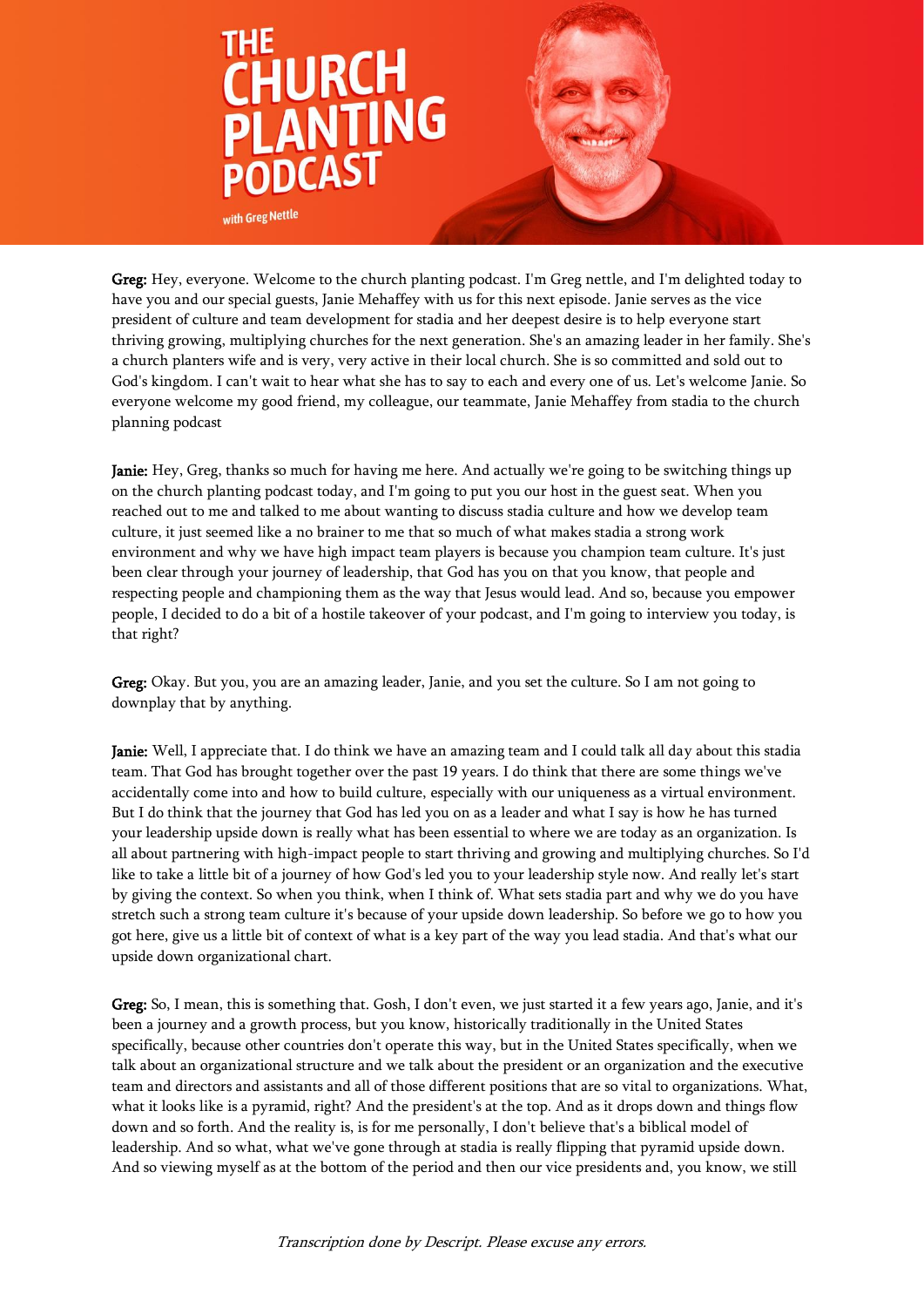

have all the positions, directors and people, but they're moving up in the, in the organizational structure. And so my job at the bottom of the pyramid is to ask how can I best serve those who are above me and how can I best empower them? How can I best encourage them to be creative? To innovate to make sure they know what's going on financially in the organization to make sure they understand the vision values mission of the organization. So that way out here, up here at the top of the pyramid, which you know, used to be the bottom, but now it's the top. That's where the innovation and creativity is happening. And that's how you scale an organization. That's how you grow a church even is if we can flip it over. And so Jamie, this is a very, I think, a biblical concept and it's one that we get mixed up. But, but what does Jesus do? He says, listen, I'm going to wash your feet. He says that to the disciples. And I want you to follow my example. In other words, I'm going to be your servant. You're not going to be someone who Lords it over people. You're going to actually be the one who serves and empowers them. What did Jesus do? He was all about training and empowering the disciples and they could in turn, train and empower others. You can train and empower others. And that's how the upside down pyramid. But it's a, it's a, it's a different mind shift. So how do we look out for the financial what's best for those above us? Rather than for ourselves, how do we look out for what's best development wise asking, okay, what does Janie Mehaffey need to become fully? Who God created her to be? And how can I help her become that? Right. Because that's my job. It's not to push things down. It's to push you up. If you become better than you're able to push people, even in. And so that's how I think of my leadership style is how can we make those above us better and more empowered.

Janie: Yeah. And I love working in an environment like that because not only does it help me be. In the fullness of my leadership, because you're helping me model leadership like Jesus, but it also helps us multiplier impact. If we are being empowered and released to make decisions and to have the information, the tools and resources we need, then we're able to give that to the people we serve. And ultimately at the end of the day, it helps us be able to serve the planters and partners that we serve all the better. So the multiplying effect is the way we want to scale. So truly every child can't have a church.

Greg: Exactly. And you need this when we let's talk about because I think one of the areas that this gets really screwed up in biblically as well is when it comes to the role of men and women in leadership. So when you look at the, you know, the book of Ephesians and, and in Jesus is saying wives, you know, I want you to submit to your husbands and husbands, I want you to lead your wives, right? Okay. So, so in traditional historic context with the traditional pyramid, that means, you know, Jesus is at the top of the pyramid and then you have the husband and then you have the wife and then you have the children and everything is kind of this authority coming down. And, but the reality is, is the leadership style. Jesus sets up is that he's at the bottom of the pyramid. And therefore then the husband is. And then the wife. And so though the husband's job isn't to Lord it over the wife, the husband's job is to fully empower the wife. And I would say in, in leadership in general, the male perspective is never to get women to submit or to be power players in the organization with women, it's always to empower and say, how can I lift up the women in the organization, help them fully use their gifts? And that's actually the biblical model of leadership that, that gets lost in so many marriages and so many organizations and churches.

Janie: Yeah. I've watched that play out in years and Julie's relationship in both how you all model marriage in that partnership. I've watched you really champion women. Ministry and leadership and stadia is church planters. And even it's been really exciting in the past few years to watch you taking a and Julie as she's become part of a church plant and leading, and then even recently watching how Tabitha your daughter is

Transcription done by Descript. Please excuse any errors.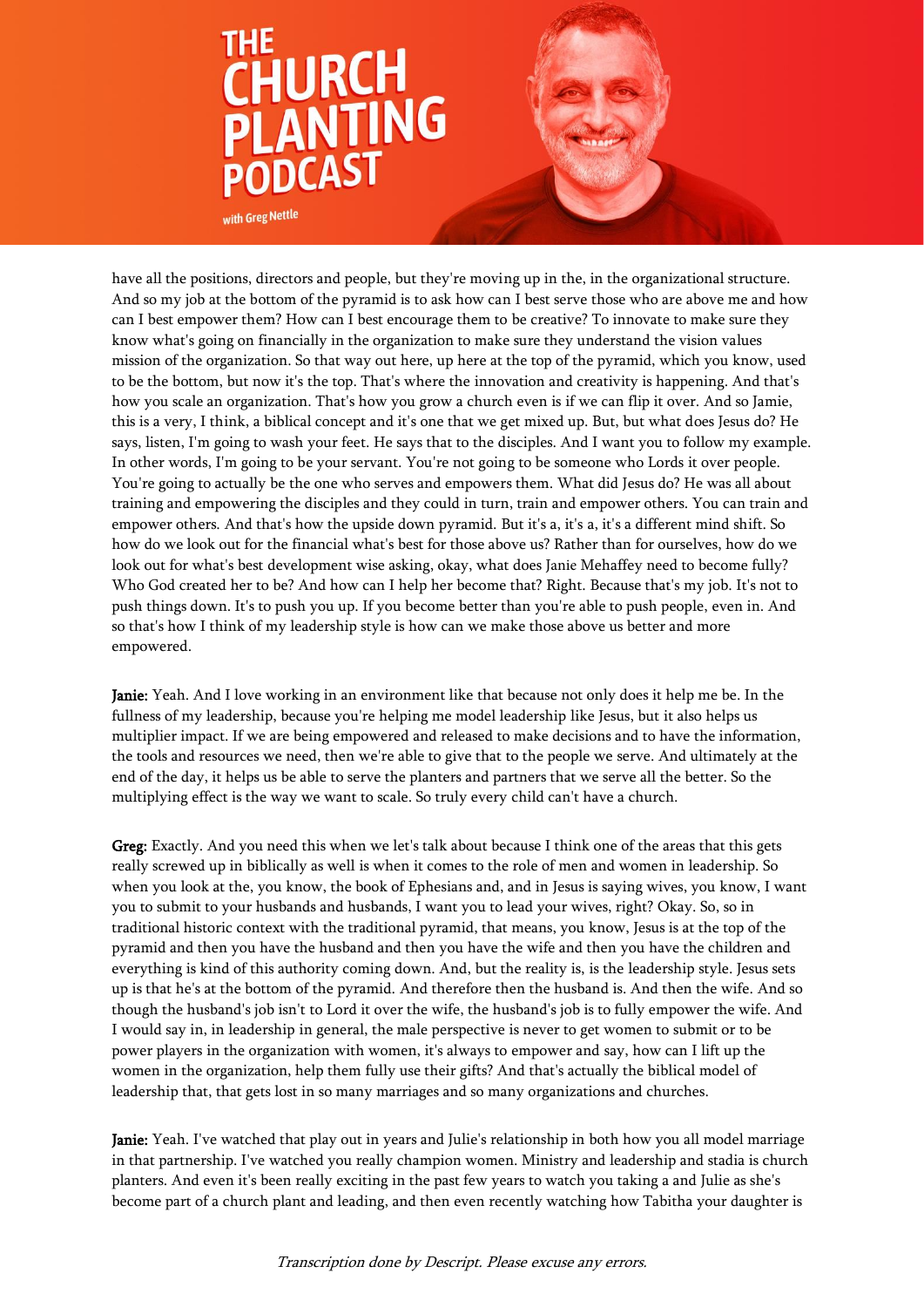

becoming a worship leader in a church plant and how you're championing her as a woman, individually as a wife and a daughter, but also as a leader within the church environment.

Greg: Yeah, it's, it's really fun just to see the potential that can be unleashed in the kingdom. Right? When we're our job is to lift everyone up around us and to empower them to lift up and empower.

Janie: So everything that we have been experiencing in stadia over the past several years of our transitions of championing different groups of people, as God has opened our eyes to what every child looks like has really co coincided with your journey as a leader. I think. When we started really focusing on our vision of every child, having a church. And that came out of your leadership and your heart being wrecked for kids, which we'll talk about your leadership of championing women and your experience at river tree. Even our current journey of kingdom diversity in championing people across all cultures and even models of church planting going worldwide and our church planting. I can't help, but notice the correlation between your journey and how stadia has been impacted by that. I think it's a reciprocal thing God's opening our eyes is the same time that your leadership is, is growing in that upside down this. And so I wanted to. On a little bit of a journey for the benefit of those who might not know, you know, your story, but also for those who do so we can see how your leadership has been impacted over the years by God and the story that he's been writing for you. You good with going on a little bit of it. So we got to start with your first experience in church planting because a lot of people know your church planter, but they may not realize the global context and. The team environment you, you lived in. I like how you talk about that. So tell us a little bit about your first church planting experience in church leadership in Ireland.

Greg: Yeah. So my first church plant, I was 23 years old, single, and I believe with all my heart, it was a crystal clear call that God called me to start a new church in Dublin, Ireland. And I'm not going to go into the story of how now that that call happened. But so I, my daughter is 23 right now, Janie and I cannot imagine what my parents must have felt like when I said, Hey, mom and dad, I'm moving to Ireland. What are you doing? I'm going to start a church. Who's going with you? Well, no one you know, what, how are you? I don't have any money. You know, and I, and w how are you going to do it? Well, I don't know, but I'll figure it out.

Janie: And that was your level of personality was coming out there and its fullest effect.

Greg: Exactly. And so I moved to Ireland and literally I, so first of all, I think this journey that God called me on in Ireland was all about what he wanted to do in developing my character, independence, dependence on him, way more than it was helping people in a Hyperland. I, you know, I think you know, after a couple of years there, we had, there were 12 people involved in the church. Which by us standards zones, you know, really unsuccessful. And I thought that for years, until I started talking to European planters about how difficult the soil is over there. And it literally meant that, you know, as I kind of parachute dropped in there I had a team of college students with me for three months that I led over there. And then they flew back to the states and I was there by myself for the next several months. And then another guy came over and joined me. But for most. I mean, I remember laying in a bathtub of cold water because you had to turn on an immersion system to get hot water in Ireland. And I was ill and I was so sick. I was shivering and I didn't have anyone to call or say, could you go get me some medicine at the drug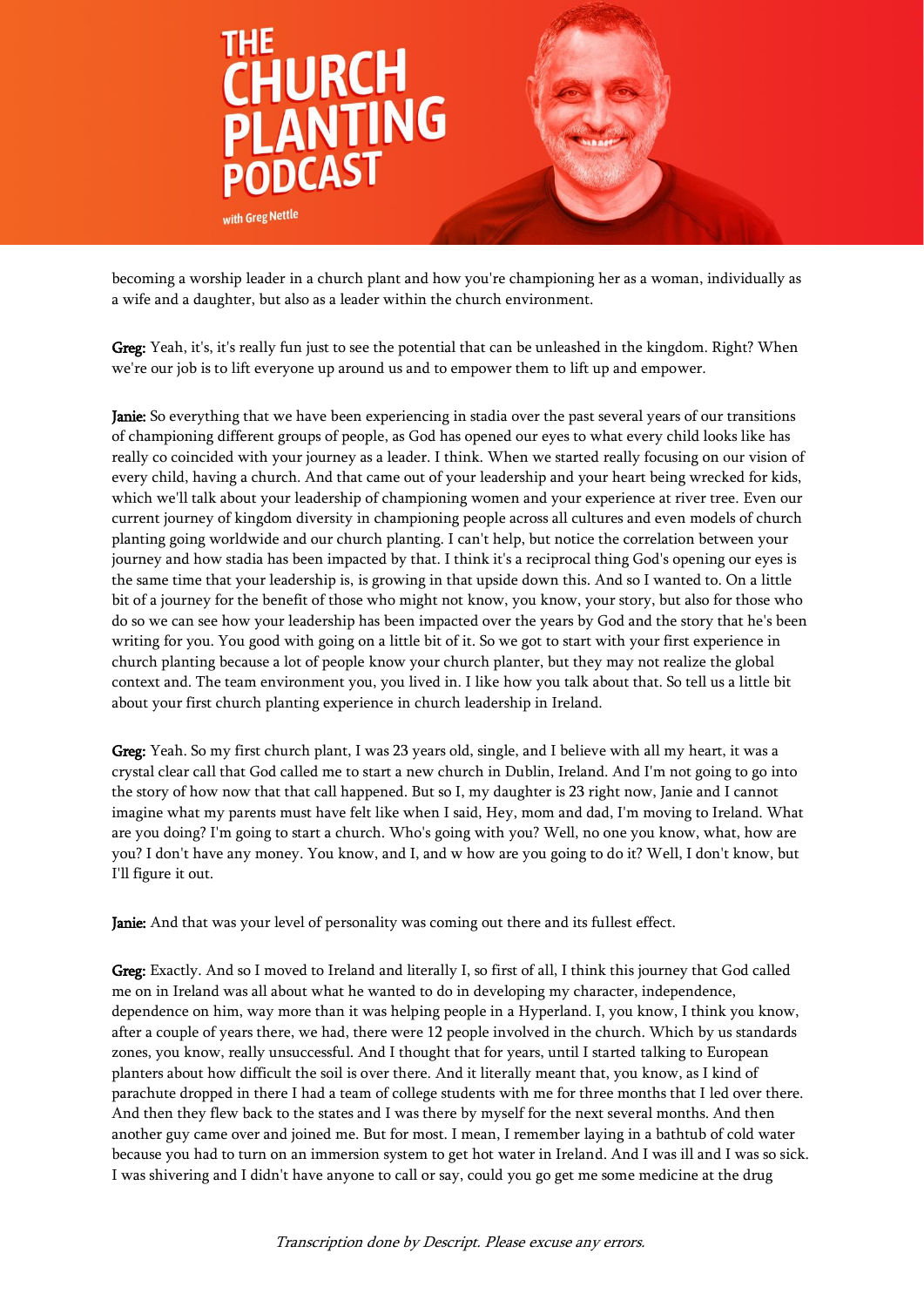

store? And and the, the water would get cold really quickly. So I'm laying in this bathtub of cold water. I'm like, what on earth am I doing? I mean, it was a dark night for me. And so I learned so much about, depending on. About my own fragility. But you know, over the, you know, over the couple of years, we, 12 people gave their lives to Christ and we baptized them in the Irish sea or in some lake in Ireland. And it was a great journey, but it was foundational for me. Because I knew that basically at that whatever God called me to, I could trust him to deliver on his promises and I just needed to be.

**Janie:** Gosh, I love that so much because a lot of the story that I came to know you about, and a lot of people who think about your church leadership before you came to stadia, it's in the context of river tree, which is a mega church now with multiple campuses and partner's with Stadia. And it's really good to think through you truly have experienced all contexts of church planting and the foundation that God puts you on to lead you before you were in a role where you were leading a mega church and now a mega organization, they impact so many churches for church planting.

Greg: Yeah. You know, so when, so I ran out of money in Ireland and, you know, my, the way my support was, it was like grandma was supporting me for \$15 a month. And this church was for me, \$30 a month, you know, And I honestly just didn't have the heart to reraise all the funding I needed to stay there and it wasn't much, but and so this little church in Ohio, it was called Jackson Christian Church in Northern Ohio at the time about a hundred people called me and they flew me over and I preached and they ended up hiring me. I was 26 years old and single, and it was a really dangerous thing for them to do because the elders said, just do whatever it takes to, to make this church effective. And so being 26 and single, and just coming off the mission. That is a very dangerous thing because I didn't have anything to lose. And so Ray, so Jackson, at the time we transitioned the name to river tree. Several years later, as it outgrew the community that we were called Jackson. And, but I had nothing to lose. So we made lots of dramatic shifts. We began growing very rapidly. You know, went to multiple services, moved into a school because we couldn't fit in our building anymore, constructed a big building. Right. And then, you know, agree to multiple thousands of people and multiple campuses. And it's, it all sounds so, so nice. And I can't tell you the bloodbaths and the, the journey along the way is, you know, church planting and church leadership is hard, hard. But I really do think again, if I go back to Ireland and my dependence on God through those dark times, and that was a foundation for me as we led through river tree. And again, you look at God's grace, but just an absolute passion and commitment to reach the community for Jesus and I. And how do you set the DNA in a, in a church to say we're willing to do whatever it takes. One time Janie. I was on the Howard stern show, which is a crazy story, right? But the reason the story was so important of why I was on the Howard stern show and we did this half hour interview and it was, I got to tell Howard about Jesus. And you got me to ask me a lot of very uncomfortable questions. But what it did, it set the DNA of the church because it was, it was kind of like, well, if Greg's willing to talk to Howard stern, gosh, I, we should be able to talk to anybody about Jesus. This is a church anyone can come to and become fully who God intended them to be. And so it's it's how do you set the DNA of a church? Well, it really of your own life of the church of an organism.

**Janie:** So give us a little bit of insight of how that played out in the team culture you, you built in Rivertree I would imagine as you went from leading yourself as a team to leading what I, I would assume became a larger team at river tree. Some of the things you happened upon along the way, some of the things you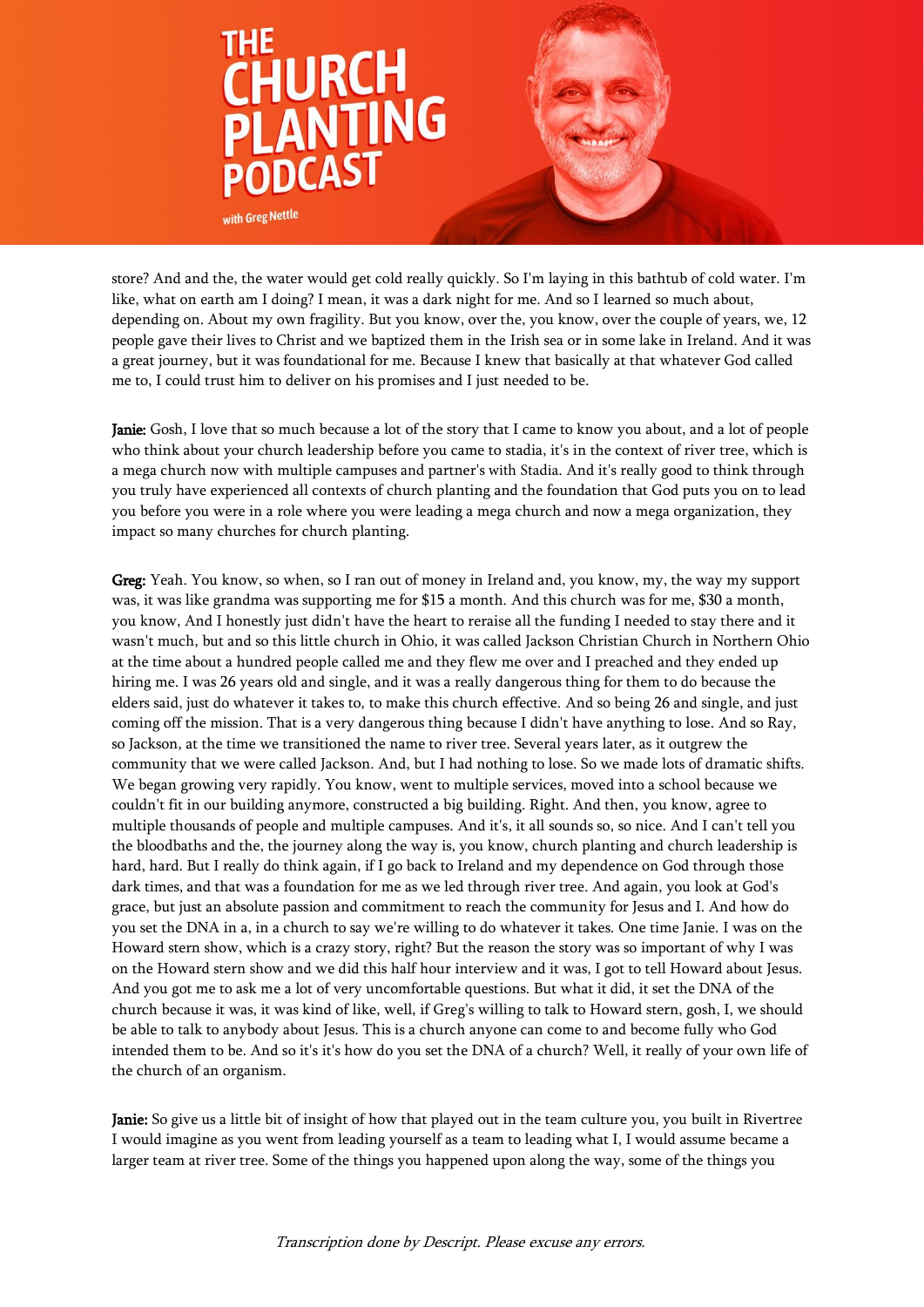

started learning and discerning and were proactive about. So give us a little bit of insight into your leadership and the culture you set within the team at river tree specifically.

Greg: Well, let me say this, that some of those things are actually very painful memories, right? I think our greatest growth comes out of our deepest pain. And so they're, they're not fun for me to talk about in, I mean, it's always fun to talk about what God did as a result of it. It's not fun to talk about my sinful. Lack of awareness, all of those areas of character. And I think one of the things that I learned on that journey, because I was at river tree for 25 years, and there were lots of, lots of times where I had opportunity to leave river tree and desire to leave river tree. But what I learned was that if you stay, God will work on your character. It's in staying and allowing people to speak into your life. That characters. And that's not easy and I don't like it, but I've always said, thank you God, that after the journey has progressed. And so I think back to one of the biggest awakenings for me, when I think about these big shifts that God has made in my life, I was was, you know, I'll just be honest, candid, you know, I wanted to be the youngest pastor ever invited to the megachurch pastors conference. Right. That's awful, but it was true. And you know, so therefore I had to grow a mega church and do it quickly and all of these things. And I remember God shattering me one night at 3:00 AM. And just saying, this is not about your kingdom, Greg nettle. This is about Mine. And I mean, I was on the floor and that talk about a change in leadership when. Start saying, whoa, this is about the bride of Christ. This is about our, our team. This is about the people it's not about Greg nettle or who knows him or what kind of platform I have. So that's painful for me to say that, man, that's when you know, river tree, I was able to become a more effective leader, start leading from the upside down pyramid in many ways, not developed at that point, but at least becoming aware of where I think God had me. And, and that's when we started getting involved with church planting at river tree because, you know, because the problem was, if you plant churches, none of the magazines ever counted those church plants in your numbers. And so you weren't really building your kingdom. And, but if you're not building your thing and you're building God's kingdom, then you can start to multi-site and church plants. And I had a great team in Ohio that planted, I think, nearly 50 churches over the next 10, 10, 12 years in Ohio. And. And that's building God's kingdom because those will far outstrip, you know, what anything I could ever do or river trades, a single church could ever do.

Janie: Part of your story. And I knew there had to be some point in your leadership where it's just clear that you became very focused on others and championing others. And so it's just really cool to hear the those key moments when that transition happened. And the fact that. At that time church planting wasn't being measured as an impact in the kingdom, makes me even more grateful for where we are now because your shift in that heart has resulted in hundreds of multiplying churches. And it's what all churches need to be doing now is multiplying. So it's fascinating that God's work in your heart. And I think in a lot of leaders, hearts, as they stop building their own kingdoms. And what is God calling me to do to champion myself. When that transition happens a whole lot of barriers seem to be open. There's a few that stand out to me when I think about how you lead stadia and how you champion our church planters. And I, I have heard stories of how really your key learnings in those areas started in a lot of ways during your time at river tree and the first one. That stands out and I really appreciate is your, your journey to empower women in leadership and give just a quick little snapshot about that challenging leadership time and the journey your leadership went through at river tree for that.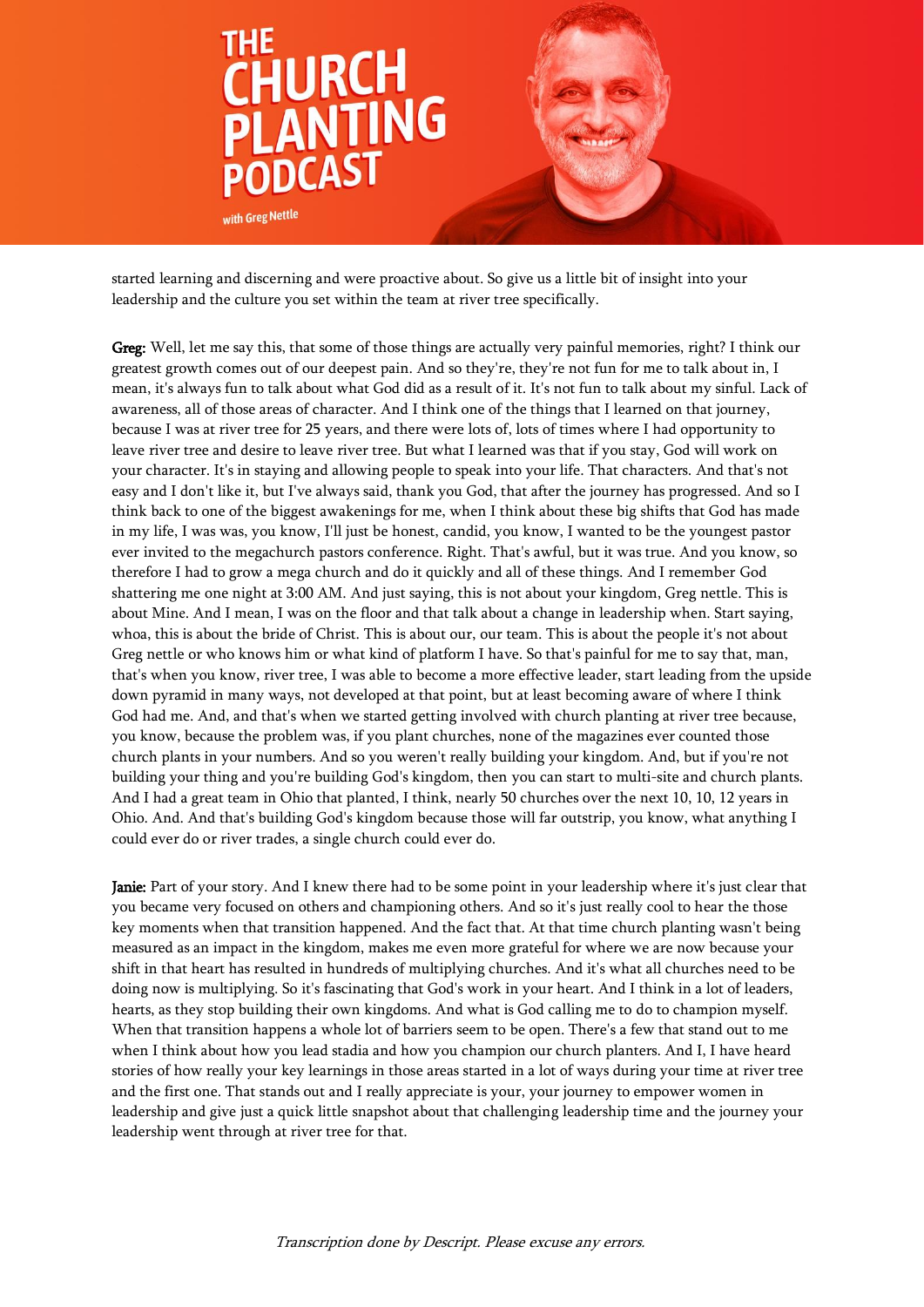

Greg: Yes. So, gosh, I want to put this in context because it matters. So this was about, I I'm thinking back, this was somewhere between 20 and 25 years ago. So think back in church world about where that. Gender issue, the role of men and women in the church and how hot that was at the time. And so I just I came out you know, a very small church setting church apprised where women could prepare communion, but they couldn't serve community where women could teach boys up to sixth grade, but not beyond that, where women could play the organ or piano, but they couldn't lead the worship. And that was my upbringing. And then I went to you know, a Christian university. And got my undergrad degree. And that was the whole, that view of women and men in leadership was completely reinforced there in my life. And that's what I brought into the church setting as a leader. And so then though, I'm, I'm starting to get these promptings from God. I don't know how else to say them then. And just went to our eldership and said, guys, I think we need to study this issue. And it was hilarious because. Out of seven men on our eldership only one of them was open to women moving into a more dominant, if you will. What I would say a more servant upside down leadership role. And so, but they agreed. And so our study took seven years, seven years, and we brought in theologians into the church to speak. From both sides egalitarian and complementarian. And they would sit in meetings with us. We'd have all day meetings. We would study scripture. We read books on both sides. I mean, we just, we went deep into this and at the end of seven years, we landed theologically. That ministry would be gift based, not gender based. And it still makes me laugh because I can still see the, the elders actually laughed. Okay. You know, they were all with me on this journey and we all landed where we didn't think we would land. And it, it was so amazing. Now let me say this. If you have studied, if any church leader has studied these issues, I don't have a problem with you if you land in the area of a complementarian position. Okay. Where a woman can't serve, maybe as the senior pastor or a church planter, or as an elder that's that's, that's gotta be between you and God. That's not what I'm saying, but what I'm saying is for me on any of these issues, Janie, it's really important for me to understand both sides, theologically, so that when we do land, we can say, this is why we landed here. And but for me, this isn't a test of fellowship. If someone moves in the other direction, unless they're an absolute jerk about it. Okay. Like if they're not empowering women, if they're not treating women well, that becomes problematic. But for me, it's really fun because I get to see these amazing women, church planters, amazing women in leadership like yourself, who my job is just to simply help you blossom if you will. And you know, in unfold in God's kingdom. And now that I've served alongside of women, elders, me personally, oh my gosh. Status advisory team. We have some of the most amazing women on. Then I go, how could you ever exist? I mean, these women are national leaders, the stadium board high-powered attorney, who's a, a female w I think the leading spiritual director in the country is, is a female. And she's one of our board members. These are high capacity women leaders, and I think how much we would be missing if we hadn't moved to gift based rather than. So if for us, it was not a culturally. It was a theological issue that, that we believed was happening. And that certainly has been reflected fully within stadia world.

Janie: I think it's super important for leaders to really challenge themselves of what are the theological areas and what are the cultural or even implied barriers they put up. I, you know, I grew up in one of those women be silent in the church churches, and I, I think about how much my dad was. Have grown in opening his eyes of that. My leadership wouldn't have been able to be used in the church, but it is. Now as I've wrestled with my own theology on that, I have huge respect for the churches that wrestle through the theology and land in complimentarian spaces. What we hear regularly though, as we encounter women who are either they're using their ch their leadership skills in the business workplace, because they weren't invited to use them in the. Or women who are looking for their leadership voice. We were able to hold a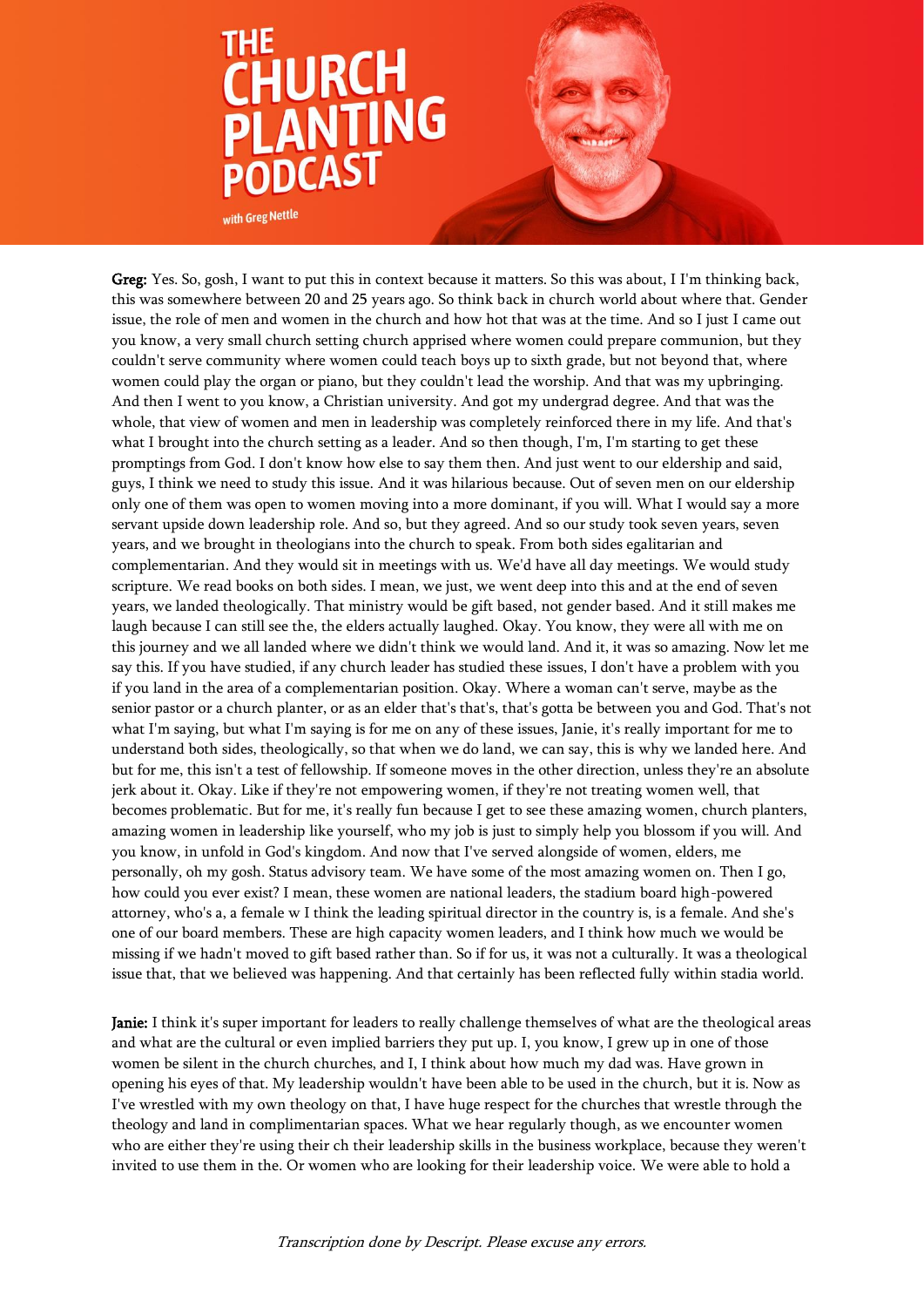

little session a couple of weeks ago to hear what are women experiencing in the church. And there were women in that room who would live in who work in both camps complimentarian and a Galatarian. And in both of them, there were still cultural barriers or just leadership barriers. People didn't realize that through lack of representation or just not opening doors for people, women were regularly experiencing closed doors to. They're full God potential. So I love that stadia champions, you know, leaders like a Valerie Grimes, who is an amazing church leader in Savannah, but has never had doors open and for her, and she's starting to experience those as we're challenging people to look for work. The blind and overt barriers are.

Greg: Well, it's just, how can we lift people up? Right? How can we, and, you know, Valerie is such a dear friend and I respect her so much and I'm learning so much from her. And I think that's key is that it's not all about what we as men can do for women. It's my gosh, there is so much that I can learn from Valerie Grimes, but my job is how can I open doors for Valerie so that she can become fully. Intended of her to be an intern. Her job is to help lift me up in areas where I need to learn and grow from her. Yeah.

Janie: And the key. And I think going back to that upside down leadership, the, the most important thing to hone in on is whoever has the power currently had the responsibility. Sharing and empowering others with that. And let's be honest, especially in the U S church today. It is primarily white men who have the power. And that's why I think stadia has been positioned with a really big responsibility that we're able to come alongside so many for cause. And we need to steward the opportunity to open our eyes, to share that that. Powerful opportunities across the board for women and kingdom diversity and some other things we'll keep talking about. So let me shift to that being empowering children to even have a church now and in the future, when I think of so much of your leadership The thing that I love the most is your natural curiosity. And so in a minute, we're going to be talking about steady is ultimate aims. And one of those is we really want to lead with a posture of. And I think you were the poster child of that. It just is so fun to watch when you were in any situation, how fascinated you are by a person or something, and you ask great questions. And one of my favorite stories that you tell in your river tree experience, and especially as you came into leadership as a church partner with stadia is your relationship with west Stafford and how reading his book too small to ignore. Wrecked your heart for kids. So tell a little bit about that and how God used that whole situation to where you are today to be such a champion of church planting and caring for children.

Greg: Yeah. So this is another one that's I love where God's brought us. Right. But it's painful for me when I go back to where, where, where the journey started. So, you know, again, thinking about building Greg nettles kingdom, I knew we had to have great children's ministries at river tree, but it was so that we could reach the families and become a mega church. It had no. Yeah. I mean, it's just awful. It wasn't because I valued children. It was because I wanted to build a mega church and and compassionate international west Stafford was the president at the time. And compassionate kept trying to come into w they wanted us to do a sponsorship weekend and three years in a row, I said there was absolutely no way, you know, you're going to come in and sponsor children. We had, I don't even remember 10 million, \$12 million a building that at the time, we'd just moved into our new. And I got compassion. I'll just take money away from us. And so there's no way they're coming in. And then our executive pastor Gary Jolynn gave me a copy of west Stafford's book. And I just walked away from the screen there for a moment because on my shelf, look at this there's five copies of his book that are sitting over on my shelf. Now that's how meaningful it is to me. Cause everyone I come across, I say, look, you've got to read this. Too small to ignore. And so I read this book as a favor to our executive pastor. I finished it on Thanksgiving night. I was up in the loft of our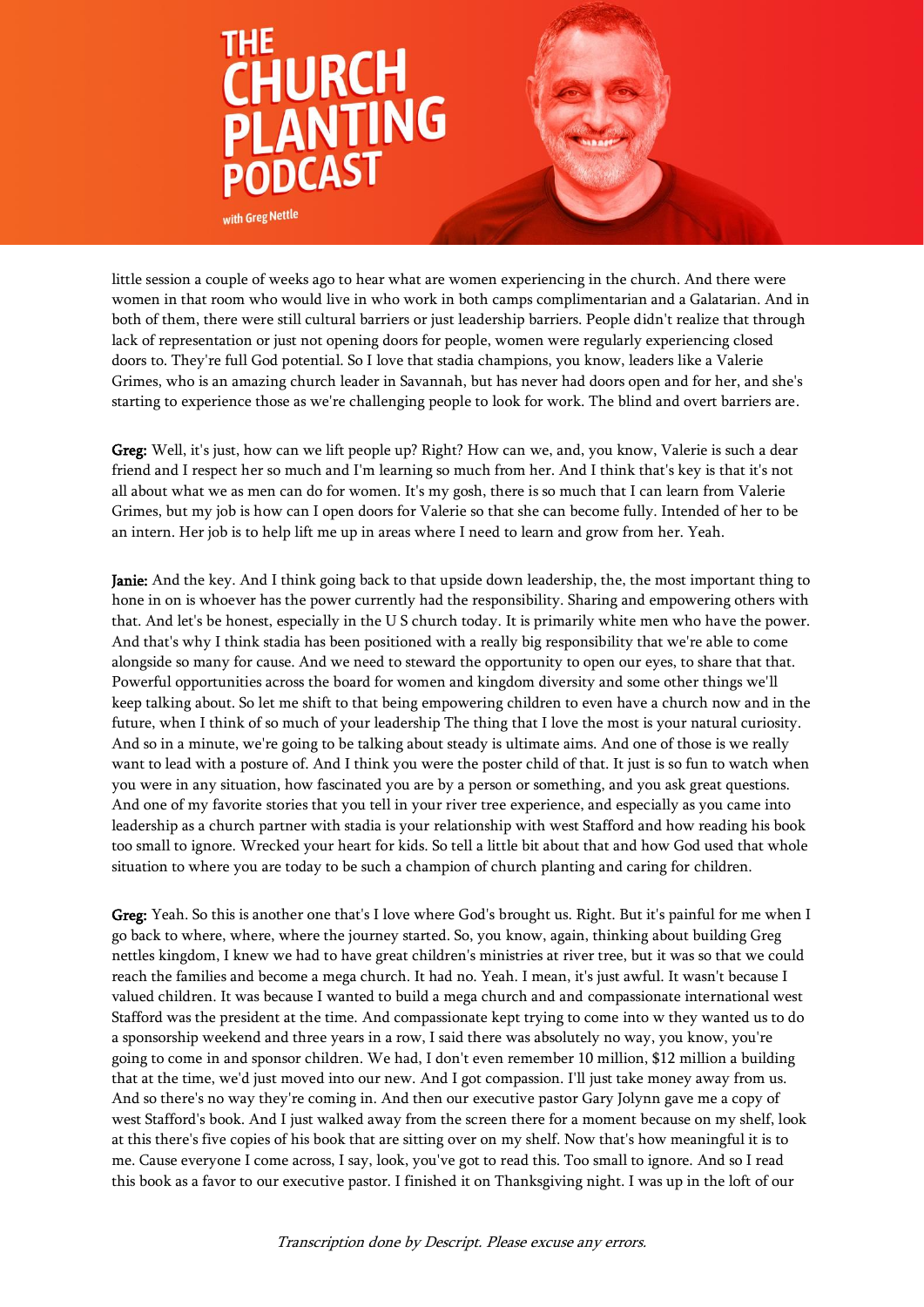

house and I fell down on my knees and I just started crying and I said, God, how could I have missed this? How could I have missed the value about the value of children to your heart? And it's crazy. It was. So I called Gary doing that. I was praying Gary and I think I'm supposed to meet west Stafford. And he said why? And I said, I don't know, not remember. We had told compassion. No, for several years, west doesn't know me from Adam. They're a monster organization. So Gary calls out the compassion talks to Angie Lathrop west as assistant drag wants to meet with west. Why he doesn't know? He just thinks God told him to and by God's grace and Wess gracious. He agreed to meet with me. So I flew out to Colorado Springs for a lunch with Wes and we sat down in his office and I can remember sitting on his couch in his office and I just started crying and he had to think what a hot mess of, I just let it into my office. And so we spent the next two hours together and at the end we prayed together. And and at the end of the prayer, I said, look, west, I know how subjective this is. So just say no, if you want. I said, but while we were praying, I sent Scott saying that I'm supposed to ask you to mentor me. And he said, well, you're not going to believe this, but while we were praying, I sense God saying, I'm supposed to pour my life into this young man. Which, how cool is that? Right. And so for the next several years I would fly out to Colorado Springs for once a month and spend a day with west. And that turned into me traveling different places around the world with. And I can't begin to tell you how much I learned from him. Most importantly, though, most importantly is I learned the deep value of children to God's heart and the next generation. And so river tree, by the way, did become a compassion sponsorship church. I think they've sponsored well over 3000 children now with compassion and always paid their bills. They're debt-free they paid off the building right in the midst of. That's God's principle of leadership when we're generous, the things that are close to the heart of God, God entrusts us with more. That's straight out of the Bible. And that led us, Julie and I to sponsor were model vulnerable children through compassion, led us to become foster parents. And then it led us to adopt our beautiful son, Elijah. And so I mean, when we, when God wrecked my heart about children, he wrecked it all. And so when we, you know, when we started looking at church planting and the fact that 85% of those who make a decision to follow Jesus around the world do so before the age of 18, we had to ask the question, what would happen if we combine new church planting with intentionally and strategically hearing for the next generation. And what has happened is we've seen exponential kingdom growth because you have two things that are close to the heart of God reaching, lost people. And children. And when you combine those two, I just don't think you can be closer to the heart of God. And and so it's that value of children, not as a means to an end, but as an end into themselves.

Janie: Yes. And the multiplying effect of the, having a church for every generation in the future. So that is really what drives, steady his vision for every child to have a church and your journey. And his journey came, came together at a time when that solidified and all of these things have been apart of the churches that we've started. It expanded our global church planting initiatives. It expanded a variety of people, a variety of models. And I would say it's really led up to our most recent and probably. Most significant cultural shift as a team, yet both of us as a team and in our work with our partners. And that is that as we truly think about including every child in that vision and in our church planting work, we're embarking on a journey of kingdom divers. We want to be an organization that champions all people from every cultural background, every ethnic background but that's required some hard work and some internal looking of where have we not been a champion of that and where have we served in ways that have created barriers. And so that could be. Podcasts in and of itself, but give us a little bit of the highlights of how God wrecked your heart there and how stadia is going on this kingdom diversity journey and where we are right now.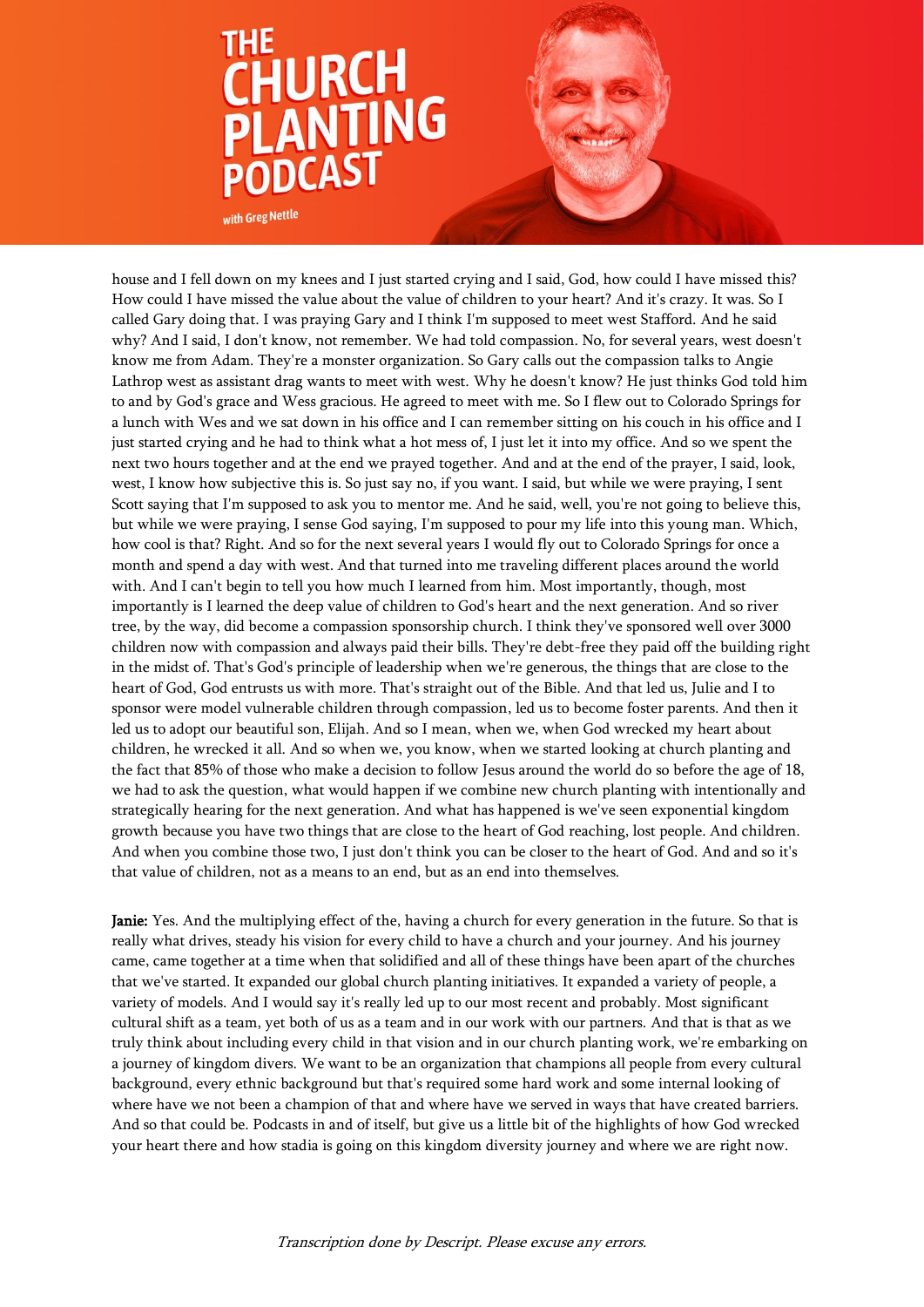

Greg: Well, again, this comes back, it comes back to these pain points of, because this is probably the third biggest shift in my leadership. And, and so, again, going back to the idea. Big sanctification and big leadership shifts almost always are accompanied by deep pain. Right? If you want the Heights, you're going to experience the depths as Sheldon Ben OCHIN said, and if you want the joy, you're going to have to probably experience despair. And I, for one want the Heights and the depths, I'll take it to get that great joy with Jesus. And so so think about. Revelation seven nine, where the great gathering of worshipers and heaven is taking place. And it's described as people from every tongue and tribe and nation and culture. And it's this beautiful, beautiful picture of, of what God's kingdom table is going to look like. Yes, it's the stadium. The new picture of the kingdom of God. And so I thought, you know, well, I'm doing pretty good in the whole diversity area. We, we adopted our son. He is a, a black, black boy, beautiful black boy. And so we, we, you know, we grew up with that and we help, you know, we have a weird relationship. With people of color and what, as we started diving into this with stadia, our stadium team was diving into this and then, you know, I, Julie and I have been on this journey. And so we started looking and I started having conversations with, you know, one of our board members, Albert Tate, who's this amazing voice on this issue and other friends. And what I learned was and again, this is the painful parts for me. My relationships with people of color were typically relationships where I was helping them. And so, yeah, we had relationships with children around the world because we sponsored them through compassion international. And so when I went to visit them in Ecuador or Africa, as I did, we were taking them gifts and we were helping them financially. And we were telling them about Jesus. We were helping them, Julie. Was a big sister to this beautiful young girl named rose from the time she was six years old until just recently, I believe rose turned 20 and rose went on vacations with us and she was in her home for holidays and bake cookies with us and became a part of our family. But the reality was, was rose as a person of color was someone we were helping and, and, and that's that's that's should we be helping? Yeah. But what that did for us is created a worldview that people of color, where people to be helped. And that is no good because what I've learned is my goodness. I need help from them. If, as much, if not more, To learn a God about God's kingdom table and a whole variety of other things. I'm naive as it to think that I'm the only one that has anything to offer and is the one to help. And so when you start processing that stuff and you start lamenting and then repenting quite frankly, about things in your life that you've said, or have not done. Right. So for instance, we did a survey at stadium. From many people that had gone through our church planting world process Janey. And as you know, the data we got back was very painful. Just last year, 40% of our church planters in the United States were planters of color, which is really cool, but our systems and process, because stadia was birthed out of a white church planting world launch, large church planting. Now listen, God birthed Stadia.. I believe that with all my heart. So it's all good. And we are thankful and celebrate all that God did, but we have to look back now and I go, Ooh, we've put up some barriers or people of color that we did it wasn't intentional, but it was. And I'll tell you what we, as an organization started lamenting the barriers that we even unknowingly put up, then that leads us to repentance sin. God, we're not going to do that anymore. We're going to correct our systems and processes. And for those we have heard, we are going to ask their forgiveness and we have, and so, you know, it's, I liken it this way. I look back when I, as I've been on this journey and I look back and I think to my childhood, Just because of where I grew up in this little white town in farm country, in Ohio and spent my life there, where there were no people of color that I was aware of. I had no people of color in my school system until my junior year of high school when we had an exchange student from Brazil. Okay. And so I would sit on the back steps when I was a little kid and we would say this horrible rhyme, any meanie miney Mo that was. And so now, so now when I'm reflecting back on saying that as a little kid at the steps there, it breaks my heart because I knew it breaks God's heart. And so I lament that Janie. And here's the deal. If there was anyone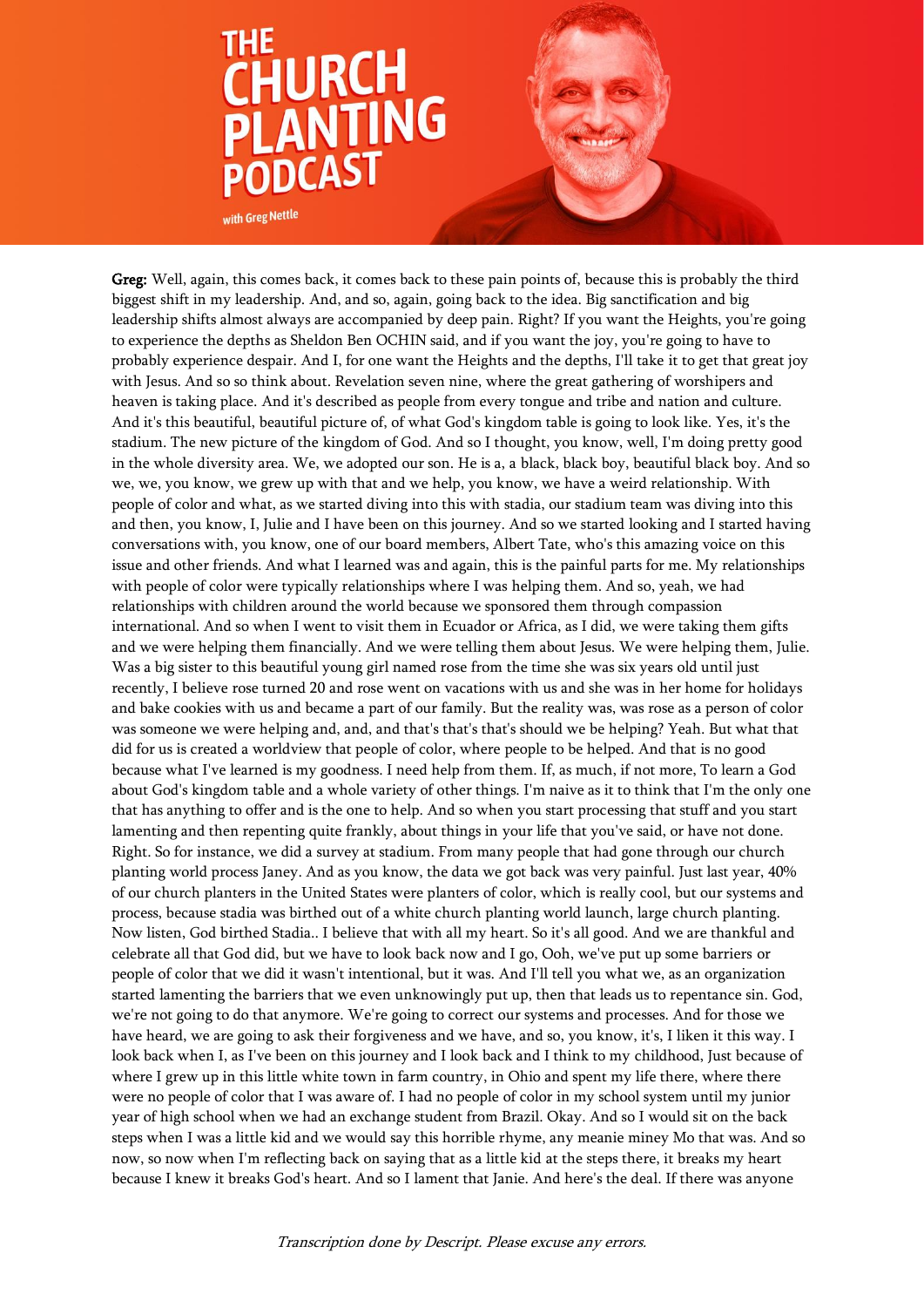

there that I don't even remember who those kids were, but, but if there was a person of color in that group that I knew today, I would go back to that person right now. And I would say, I am so deeply. For, for what I said and, and hurting you. And I say that to my brothers and sisters of color right now, I repent. I will not come out of my mouth again. And I am sorry for that. I, so, so, you know, was Greg a bad kid when he was five, play nine, go seek with his friends and saying that, no, I wasn't, I wasn't a bad kid. I just didn't know. But when I do know, I have a responsibility to immense that as God breaks my heart, And then to repent of it and not do it anymore. And I believe to say, listen, I am really sorry about that to anyone. I can feel a relationship with where I did damage. And so that's been the journey that stadia has been on is saying, listen, now we're ready to go. We are, we are ready to do. We have lamented, we have repented and it's, it'll be an ongoing journey, but we are ready to learn. Now we are working on our systems and processes because the goal it's do I celebrate all the churches that God has planted? Yes, absolutely. We celebrate. And all those people involved in stadia over the years we celebrate. But man, am I looking forward to the next couple of decades as we have diversity around the table that reflects the kingdom table of God. And so, yeah, it's a big journey. Janie. It's a painful journey. Quite frankly. It's a scary journey, but man, it's a journey. I'm delighted that we're all on together.

**Janie:** I am too, because the kingdom diversity journey we're on. First of all has to happen for that. Every vision I'm so grateful for stadium wanting to develop me as a Christ follower by investing in me to be part of the conversation. We've provided tools to all of our team, like the intercultural development inventory, and lots of really powerful conversations. Yukon chew coming in as, as our catalyst for this and guiding us through both personal and professional hard work that we have to do. And what I also really appreciate about this journey in context of the conversation we're having here is how it really represents. The Stadia culture is upside down in leadership and how your leadership affects things. Because really the journey internally to stadia started from team members who are on the front lines right up on the pyramid. And you were the ones who are seeing, wow, we are kind of a hot mess. We're doing great things. But we've got some problems and hi, Greg other leaders, we've got some problems. We need to wrestle with this. And at first it was a little bit like what we're doing good here. And then the opening of eyes and just the gracefilled leaning in with a posture of learning. All of the ways that we want to show up as kingdom leaders started unfolding. And we got to see how everyone on our team was being able to be a voice in this conversation. And even now we're, we're really embracing the need to give each other permission to make mistakes there. All of us need to realize that we're trying to navigate this with opening our eyes, but our eyes aren't totally open yet. And it won't be until we're in the presence of Jesus. But until then, how can we even deal with mistakes and challenges along the way? So it is truly an example of that upside down leadership and how our whole team is empowered to say, we even need to grow in this area.

Greg: Yeah, it's a fun journey Janey, and it's always better in team. And I absolutely love it when team members that are empowered out here. Actually, I love when God uses them then and goes, Hey, Greg, we need to work on your character as a leader. And, and that's the coolest thing in the world.

Janie: It's so good. So let's give a few practical things before we wrap things up. I want to talk through some practical tools that you and our other leaders use and just things that we champion in our organization that have helped us in upholding a strong culture and protecting it and living it out. And the first and the most significant is the way that you and our other leaders constantly keep the vision in front of us. So our vision for every child to have a church. Is just frequent in everything. We talk about all of our rhetoric and then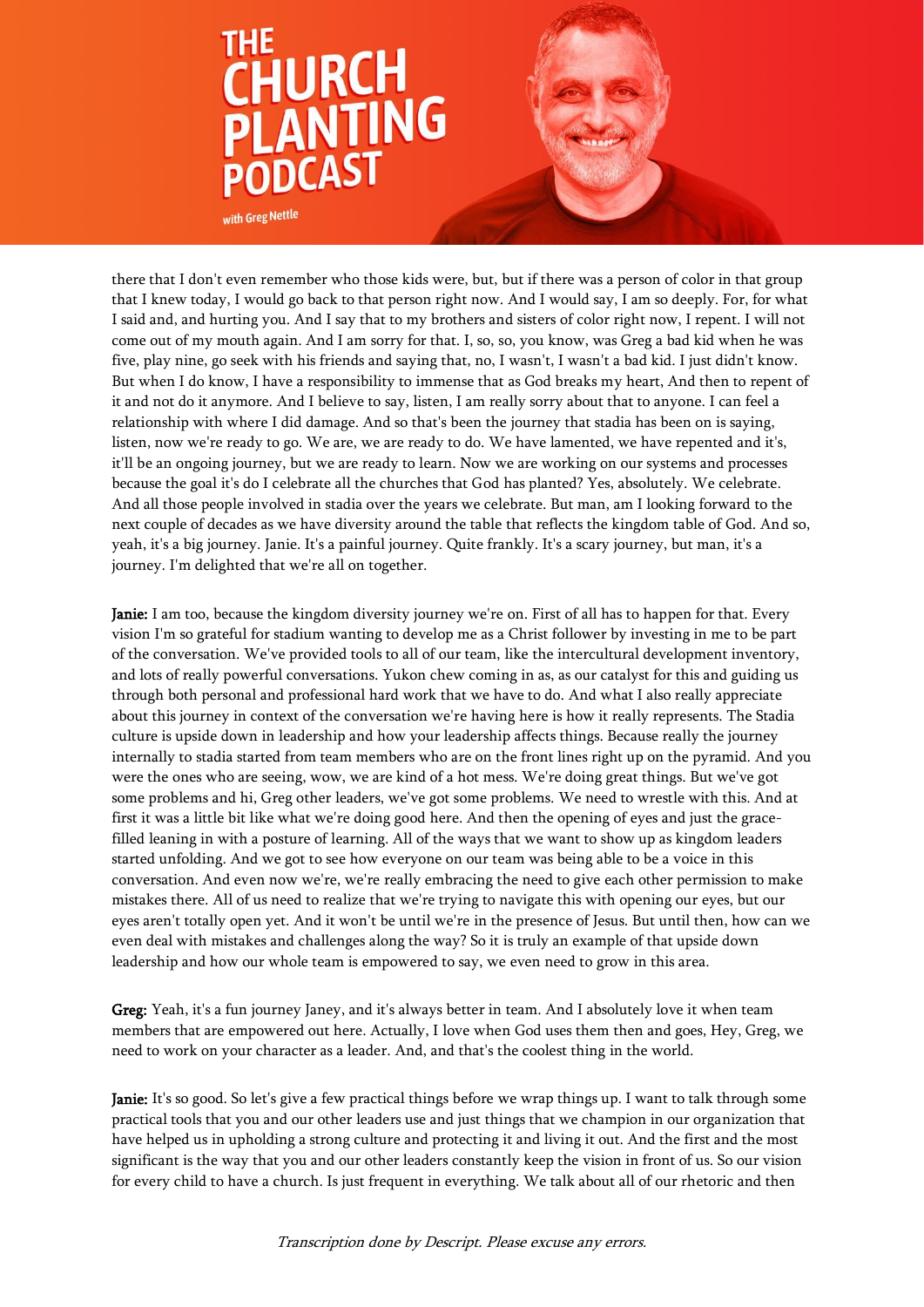

also the fact that our values, the way we live out, that vision and work toward it are not tucked in away in a drawer somewhere, but they're truly something that we talk about regularly. So just give the highlights of how you make sure vision and values stay a part of everything we do.

Greg: So part of it is just you, you talk about it all the time. And so we have five values and. And unlike a lot of organizations. I really believe this. If any of one listening right now are watching where to get in touch with any stadia staff member. I mean, you're way up here. One of our bookkeepers our admins, anyone, they, if you talk to them, they would be able to tell you what our values are, what they made and why they, how they influence stadia and, and how that person actually lives in the mouth. So they are, they are not just something that's hung on the. Or written down somewhere, these are values that guide us. And so, you know, the vision, every child has a church. Well, how do we accomplish that? Well, we help you start new churches that are thriving, growing, multiplying from the next generation. And then our, our values, you know relationships and urgency and impact in children and celebration, which I love. And here's, those are our guiding principles that help us make decisions. And so they have to be buried deep within you. Those are not aspirational. None of it. And they actually are how we make decisions.

Janie: Yes. And we repeat them, every gathering we're together. We celebrate them. We give values, awards, people to champion and motto.

Greg: That's your team. That's so good.

Janie: I get to do the fun stuff of playing out the pieces. And it's just such an honor because our team. Live out those values. So the next tool I want to . Talk about, and we can put this in the, in the notes is the process we've gone through of moving icebergs. We've gone to through just in, in identifying the key problem. We're trying to solve that. Today's church's. And that can play out both in the quiet quality of the churches, that there are churches that are dying and not thriving and multiplying as well as the quantity. We don't have enough churches for the people who need a church. And so as we've started wrestling with scaling, so we can plant more churches, we've known, we need to go through significant changes as an organization in that process, though, we needed to know. That we've gone through an iceberg process. What is it that of our iceberg that is true under the surface that needs to remain consistent no matter what changes outwardly happen. And in that process, we've honed in on some ultimate aims that things that we really want to be about as a team that we want to show up as our, with our planters, with each other. And so talk a little bit about the ultimate aims and, and how we're starting to play those out in everything that.

Greg: Yeah. So the, the ultimate aims are really how we're going to show up in every situation. So this is how I'm going to show up in a podcast. It's how you're going to show up in one of your team meetings. It's how our project managers are going to show up with a church planter. In any situation we're in, this is how we show up and these have become so important for us. And, you know, the first one is just simply in all things we lead with. Grace-filled authenticity. And when we, when we talk about this I would go back to our journeys. And so for me, I hope I've shown grace-filled authenticity. Today in that talking about the pain in my own life, as I learned the mistakes and the sinfulness and the character pieces God's, God's working on. And but it's also allowing me offering you great. Jamie as you share authentically your story, but the only way I think we can show up in those spaces that way is if, like when I say I actually respect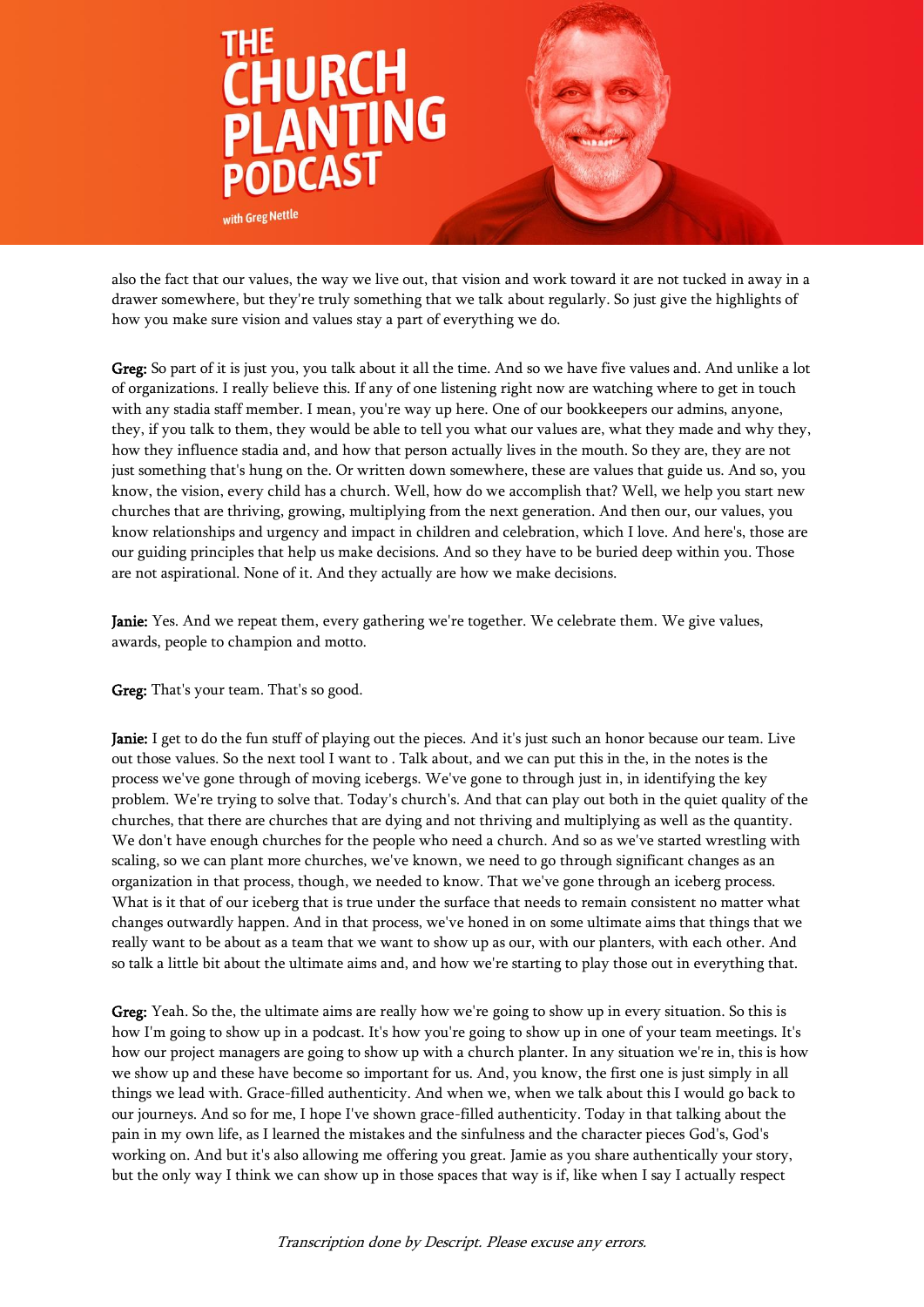

and value people that are different on the egalitarian. Complimentarian part of that is I know the pain of my own journey and where I've come from. And and so I can respect others where they are in their pain of their journey, enjoy of their journey. Right. When I, when I look at people who haven't yet understood the value of children I don't become condescending. I just realized, gosh, they're just where I was. Right. 25 years ago. Right. They, they that's, I didn't value children either. So why wouldn't I be grace-filled towards them? And so it's, it's, it's saying we're going to be out there. But we're also going to show up with grace in those situations. Now, I don't know how much you want to dive into these Janie or..

Janie: Yeah. And then I, when I give a quick story of how I've seen this play out to our other three, ultimate aims are leading with a posture of humility. The others are commit leading with a commitment to learning and then leading with love to those who are on the margins. And so I think all of the stories we've talked about today, play that out. But one that really stands out to me is you know, we're a virtual organization. So most of our work is done through a zoom screen. We don't see the bottom half of most of our team members. We're just in these boxes. So when we started working on our team rally this year, it was going to be the first time we were going to be in person. For three years. Partly because we just decided to go virtual few years ago and then we had to because a coven, but when we put the agenda together for that, we knew we need to do things in person that we can't replicate in the zoom screen. And so a vital part of that whole week was sharing. Sharing where we came on our journey, where, how we grew up, how we came to know Jesus, our home church stories. Because I think when we lean in with authenticity and humility and want to learn and really love to the margins, the more we share stories, the more we can see where people have been on in their journeys and where they're coming from and how the way they might show up might not always be the way we would show up or we would want to be impacted. And so I say that to say, So many ways that eyes were open during that week. And I think even about my friend Marco, who works on my team and how English is his secondary language Spanish is his primary language. And just getting to see him in person being able to interact in El Paso with people who spoke Spanish primarily and realizing he has a different personality in Spanish than he does English. And then getting to sit around a coffee shop with our team. And share stories in here where he came from and how I could just see each of us opening our eyes to a whole greater appreciation of the honor of getting to work with Marco and the leadership abilities he brings to our team. And it was just a reminder that story is a key part of stadia culture, because we are about helping people experience the greatest story ever of Jesus through a local church.

Greg: Yeah, it's comes down to story, determines language and language defines culture. And so, you know, we are sticklers, you know, this Janie, when, when everybody's talking about art organization structure and someone inadvertently. Yeah, well, the people under me I'm I always say, oh, no, stop right there. Those are the people above you. Right. Or when somebody's talking about church planters only as male in a male context, and I'm going, Hey, hold, just throw it on a second. Let's start using non different pronouns here. If a planter is male or female let's, let's use those pronouns appropriately because language matters and it determines our actual thought processes and the hard wiring of our brain. And so when we talk about, you know, I love that we went to El Paso because one of our ways we're going to show show up is, is to just lead with love to those on the margins. And right now, if we're not putting ourselves in situations, I mean, some of the deepest poverty. It is just on the other side of the wall from El Paso right now in, in Mexico. I mean, it's right there. And if we're not aware of that and placing ourselves in that situation, then there's no way we can learn about how Jesus feels about. People on the margins. Absolutely. And when we look at the census that the growing majority of kids in the U S are, are of Latino background, we have to, even in the U